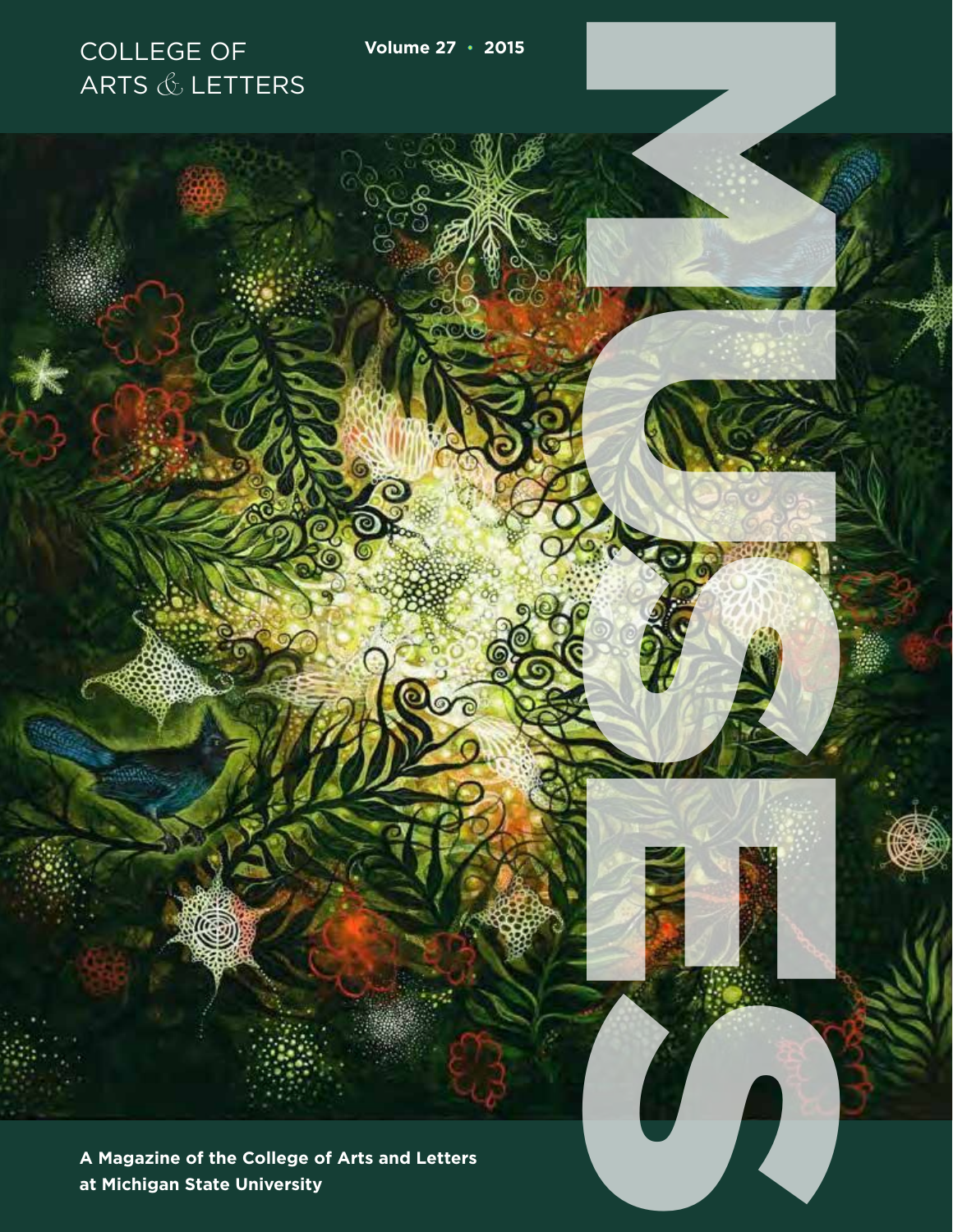### The Science of Fractals & Patterns of Chaos:

# Art On the Wild Side with Carrie Lederer





"I've been an avid gardener for twenty years, and my humble garden continues to serve as an inspirational lab, feeding my studio practice with imagery, color, texture, movement, and sound," Lederer says. "My art is inspired by life forms in nature and much of the work addresses our relationship with the natural world. I'm keenly interested in both the macro and micro—a single square foot of plant in the garden can offer as much content as the huge night sky. When I'm out in nature, looking up and looking down is a constant in my life-work of gathering inspiration for my art practice."

Lederer says that her paintings and sculpture often combine imagery that's both recognizable and abstract.

"I like the idea of enveloping birds or plant life in a swirl of color, shape and texture," she says. "My paintings and sculpture depict turbulent gardens informed by nature's riotous colorful beauty, or the deep dark space of our universe filled with a Byzantine intricacy of patterns, shapes, and constellations."

#### Fractals and patterns

"I'm drawn to the challenge of visually portraying the order beneath the confusion found in these two worlds the garden and universe—both of which are astounding, full of beauty and seemingly anarchic. The science of fractals and patterns of chaos are particularly important to my work."

A fractal is a complex geometric figure made up of patterns that repeat themselves, each time on a smaller scale, and each smaller version is referred to as a "self-similar" form. At first glance, they seem to be a tangle of order/disorder or beauty/violence. Lederer says she is drawn to nature's intrinsic capacity to create and reproduce pattern as both a source of imagery and working process for her art.

"Fractals basically tell the story of the wild transformations in nature that take place on a daily basis, and they give order to a chaotic world of energy and change," Lederer says. "My paintings, sculpture and installations are a response to these natural wonders.

"I've always been drawn to color, textures, and repeating pattern, too," she says. "When creating a painting, I like to disrupt the pattern and change up the size, intensity or shape. My use of media is elastic, and I regularly introduce mixed media (fabric, found papers, objects, etc.) that can help pilot the work into a different direction."

Lederer adds that she thinks some of her interest in fabric and pattern stems from her youth with an introduction to textiles from her mom and family (her aunt, grandma and great aunt).

"Sewing, quilting, and rug weaving were everyday Finnish family crafts," Carrie says, "particularly for my Aunt Helen in East Lansing and my Grandma Mattson and Great Aunt Tynne who lived in the Upper Peninsula of Michigan and (in part) lived off the land. Old wool suits were made into quilts and blue jeans were woven into rugs; for my ancestors, the concept of upcycled was essential to survival."

Artist Carrie Lederer's daily up-close encounter with nature is a 50-foot journey through the family garden from her Oakland, California, home to the studio. Lederer, who graduated from the MSU College of Arts and Letters in 1977 with a BFA in sculpture and a BA in art education, says that she is continually captivated by nature's fervent exuberance—a spectacle of complexity—beautiful, simple, and haphazard. And for Lederer, this has proven to be a very good thing for her art.